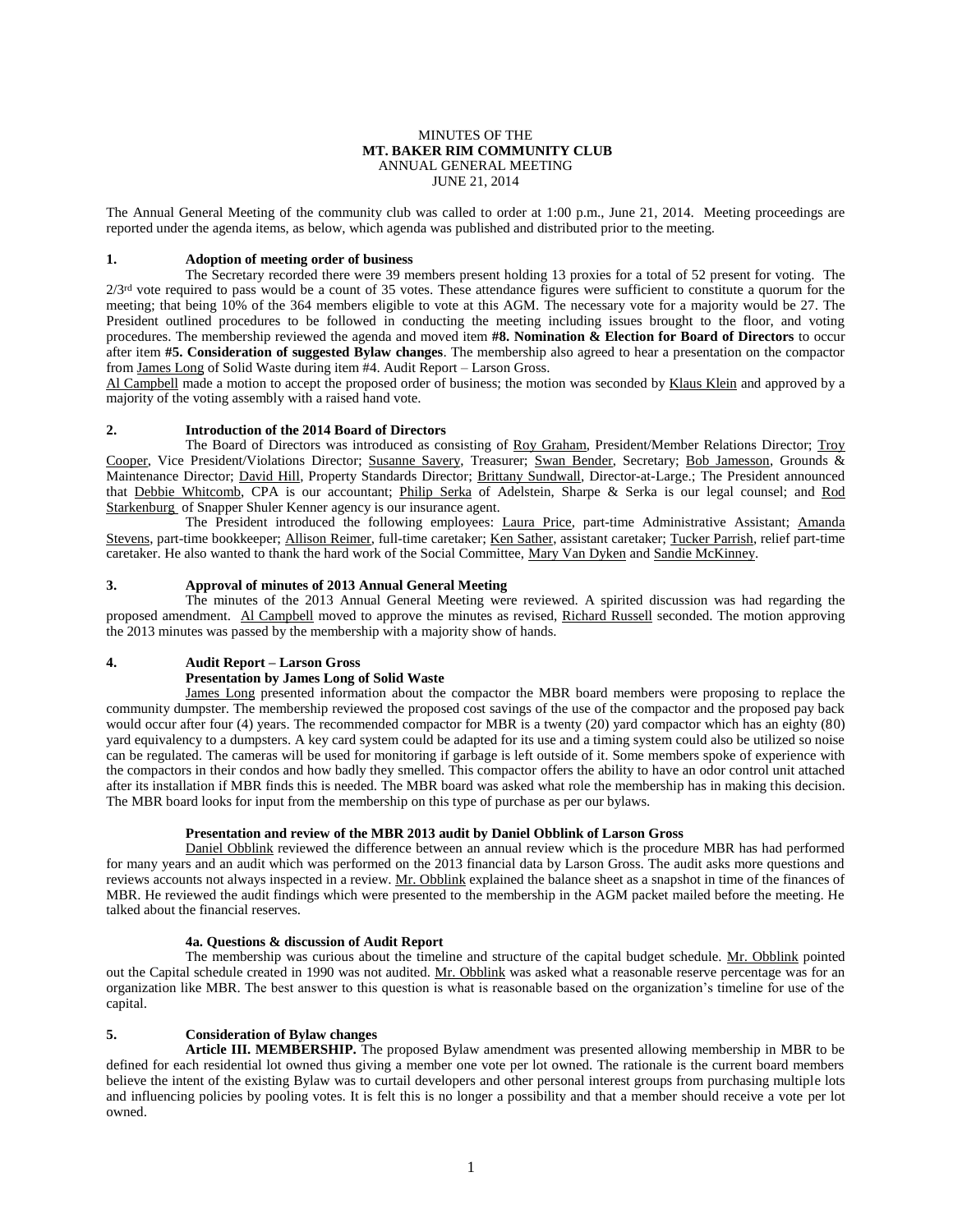The membership discussed this Bylaw change; asking what is the largest amount of lots owned by one individual at this time? The answer is twelve (12) lots are owned by one individual who has owned them for over twenty (20) years. A member suggested this connected money to votes for MBR. Another member understands the logic but pointed out we could each only vote for the governor once no matter how much land we owned in WA State. One other member noted other HOA have this type of membership/voting. A member made a strong argument against this proposed Bylaw amendment noting MBR is based on membership; the current Bylaw has worked well for many years without any repercussions and changing it in this manner could set an unforeseen precedent for the future.

The vote was called and the majority count indicated the vote against this proposed Bylaw amendment. FAILED

**Article VI. DIRECTORS. Section 4.** The proposed Bylaw amendment was presented adding the clause; "Each member of the Board of Directors shall possess one (1) in matters coming before the MBR Board; …in person and voting by proxy shall not be allowed. "There was no discussion. The vote was called and the majority count indicated the vote for this proposed Bylaw amendment. PASSED

**Article VII. OFFICERS.** The proposed Bylaw amendment was presented indicating the current Bylaw does not allow the position of President to hold any other position while in practice this is often necessary and required since the Board members are forced to double up on positions.

The discussion included a strong opinion that the President's role was important enough to MBR that the person holding it should not be required to take another position. In the past the President has had to take on the role of interim director until another member has been found to fill the position. The vote was called.

The count for this proposed Bylaw amendment was 23; the count against this proposed Bylaw amendment was 22. The 2/3 vote to pass a proposed Bylaw amendment for this meeting was 35. FAILED

**Article VI. DIRECTORS.** The proposed Bylaw amendment was presented to the membership for review and discussion. It was noted this same proposed Bylaw amendment was brought before the membership at the 2009 AGM and failed. A spirited discussion was had regarding the proposed amendment. A board member stated anything a board member votes on, for example, a capital expenditure, the board members have a vested interest in and this proposed Bylaw amendment seems to tie the hands of the workings of the MBR Board of Directors. The member who proposed the Bylaw amendment pointed out it only refers to any issue or motion that is not common to all members in which the board director has a direct financial or pecuniary interest. One other board member felt it can be hard to define what is 'not common to all members' when the MBR board members are presented with all the diverse issues we encounter throughout the year. Another board member added the rationale does not include the whole sentence in Robert's Rules of Order which ends with "…but even then he or she cannot be compelled to refrain from voting." If this proposed Bylaw amendment was approved the act of recusing him or herself from a vote by a board member would alter the actual quorum for the vote at a board meeting. The vote was called. The count for this proposed Bylaw amendment was five (5); the count against this proposed Bylaw amendment was forty (40). FAILED

#### **8. Nomination & Election for Board of Directors**

The floor was opened for the nominations to the 2014 Board of Directors. Al Campbell nominated Phil Hobman to the open position of Legal and Insurance Director. The MBR Board of Director positions open are: Property Standards (2014 – 2017), Member Relations (2014 – 2017), Legal and Insurance (2014 – 2017).

The members running for the open direction positions introduced themselves to the membership. David Hill, Property Standards Director; Roy Graham, Member Relations Director; Phil Hobman, Legal and Insurance Director. Al Campbell moved to accept the nominees; Swan Bender seconded the motion.

The membership discussed the election for Board of Directors. One member was curious about Roy's election to the position of Member Relations and whether he would continue as President. There would be no President as a result of the proposed Bylaw amendment failing. Another member thanked the current board for their ethical and excellent work. One member asked about MBR using a property management firm, if this had ever been pursued. The pricing would be very expense and have to be passed on to the membership in the annual dues. The Board of Directors does not always retain an influence in the daily operations when a property management firm steps in and takes over.

The vote was called and the majority count approved the election of the nominees to the MBR Board of Directors.

#### **6 Standing committee & Directors' reports**

These 2014 AGM minutes provide a summary of the Director verbal reports at the meeting. More detailed Directors' reports may be on file in the MBR office.

Treasurer. The Treasurer introduced herself and gave her education and work history as an accountant with an MBA. The Treasurer provided a written report which is on file in the office with these minutes.

The report covers year end  $12/31/2013$  and up to May 31, 2014. The cash on hand at the end of 2013 increased by \$20,553 over 2012. \$10,286 of the improvement was related to decreased accounts receivable and the balance to an increase in accrued liabilities and prepaid dues.

-The major capital expenditures in 2013 include: the clubhouse windows, a deposit for the pool electrical panel replaced in January 2014; the gatehouse apartment bathroom remodel; a deposit on the deck replacement for the gatehouse apartment completed January 2014.

-The main driver of the increased expenses of \$16,027 in 2013 over 2012 is \$18,678 increased wages as a result of hiring an additional part-time relief caretaker, slightly offset by spending in other areas.

-As a result of the audit in 2013, the board members made the decision to write-down the \$58,576 of lot and open space costs related to property either washed away by the creek flooding or undevelopable wet lands.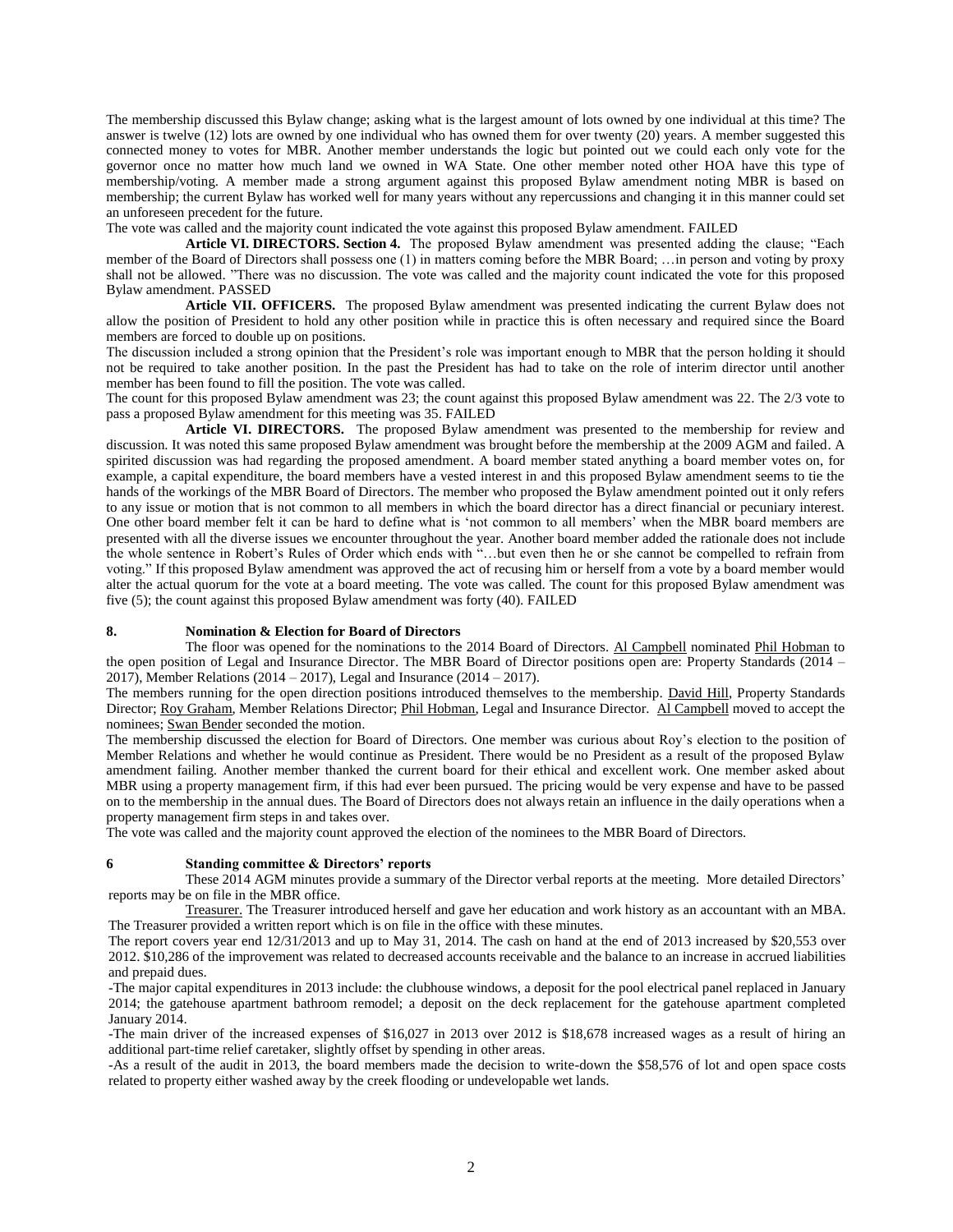-As of May 31, 2014 expenses are tracking slightly above the planned budget. This is related for the most part to road paving done earlier rather than later in the year. At this time the board members do not foresee any large unanticipated operating expenditures and anticipates being on plan by year-end.

-The slight increase in accounts receivable over last year is related to a \$1,190 unpaid fine.

-The acceptance of credit cards (Visa, MasterCard and Discover) for payments of dues and other sundry charges effective July 1, 2013 has proved to be convenient to members at a cost of \$956 year-to-date.

-Capital improvements budgeted for 2014 include: \$11,935 to upgrade electrical panel for the swimming pool to meet code and insurance requirements; \$20,757 to complete the balance of the gatehouse apartment improvements; \$3,000 to replace the sauna heating element. As of May 31, 2014 all planned capital improvements have been completed with the exception of the sauna.

-The board members made a decision to upgrade the existing trash area and install a trash compactor. The compactor is estimated to have a pay back of less than four (4) years as a result of garbage hauling savings and will reduce the costs over an estimated fifteen  $(15)$  to twenty  $(20)$  year life of between \$65,000 and \$100,000 net of the additional cost of upgrading the enclosure estimated at approximately \$20,000. Upgrading the trash will allow us to meet the upcoming County ordinance restricting open garbage; reduce the smell and unsightliness of the trash area; and mitigate animal control issues related to open trash.

-The board members are proposing that starting in 2015; we ratify the current year annual budget as per our normal practice and present a draft of the next year's budget to the membership. The board members feel this will be informative to the membership and will also provide an explanation for any dues increase. The board members do expect to increase dues in 2015 by 5% to \$625 as a result of the flowing capital expenditures identified as being critical:

1995 Work Truck Replacement – estimated at \$50,000

Pool Fence – estimated at \$10,000 to \$15,000 including new lights, the current fence does not meet code

Clubhouse Windows – estimated at \$10,000 to \$20,000, the mezzanine windows are all blown and need replacing

The dues increase allows the membership to continue to meet annual operating costs while funding the reserve to an amount prudent should a major, unplanned capital cost surface.

Violations Director. The Director explained to the membership the MBR Board of Directors do not budget for fines nor look for generating money through fining. In fact the board members view fines for violations as a last-ditch effort to communicate, educate and inhibit poor or undesirable behavior. The Director is very thankful for our fine employees and the role they play in communicating, educating and working with our membership.

The previous year saw similar violations as previous years: accidental or intentional gate breaks, improper dumping; dogs running off-leash; noise violations; illegal tree removals; improper or no rental form registration. The board members reviewed twelve (12) appeals.

The Director reiterated every member is responsible for their tenants, guests and family members knowing the MBR rules and the member is, ultimately, responsible for any violation and fine.

Grounds & Maintenance. The Grounds & Maintenance Director reported his goal as Director on the MBR board has always been to keep costs to members down but leave the grounds & maintenance in better condition each year. His efforts have been to upgrade when cost effective and reasonable. He wanted to thank the hard work and dedication of the MBR grounds employees, Allison Reimer, Kenny Sather, and Tucker Parrish.

He reported the major projects since last year have been:

-A number of dangerous trees were removed, including ones close to the playground.

-Repairs and remodeling of the Caretaker's residence and gatehouse included the removal of five layers of old flooring unearthing a layer of newspapers from 1970 and replacing with tile; removal and replacement of rotten deck; 1970 paneling removed from living room, insulation and drywall installed; the replacement of two sliding doors with one door and two windows cutting down the headlights from the front gate shining into the residence's living room; the carpet replaced with laminate.

-Pool room power panels replaced. The old panels were corroded and located in the pool chemical room. MBR now has modern distribution panels.

-1994 Dodge repaired instead of shopping for a replacement.

-Sauna repaired, wood sanded, painted trim and researching a heater element that won't fail from people pouring water on it.

-Per a member's research we added one more cardboard dumpster and took away three of the paper recycling blue bins to make room.

-Hired a relief part-time caretaker. MBR used to have three grounds and maintenance staff and without the third one, maintenance issues were piling up or simply not getting done.

-Proposal: TO REMOVE THE ROCK AT THE FRONT GATE

This would allow for a wider gate access for those frequent times when we have car jams at the gate.

Legal and Insurance Director. This position is currently open but all legal and insurance issues are being monitored and handled by other board members.

Property Standards Director. The Director reported the past year as a busy and exciting one for MBR. With the upturn in the general economic activity in the past two years, MBR has seen more construction and project activity.

The Director believes the focus of property standards is maintaining the general look and feel of the natural environment of MBR; preserving and increasing the value of the MBR community as a whole; providing guidelines for the development & maintenance of property within MBR.

-Moving forward, Property Standards will work on improving the following items, which are all focused on making the Standards easier to understand and follow:

-Rationalize the guidelines around noise as a disturbance; what is acceptable and unacceptable and what times to limit

-Further clarification in the Minimum Property Standards documentation around lot development and maintenance in order to make them easier to understand and follow

-Further enhancements to be made to the Construction Guidelines/Checklist